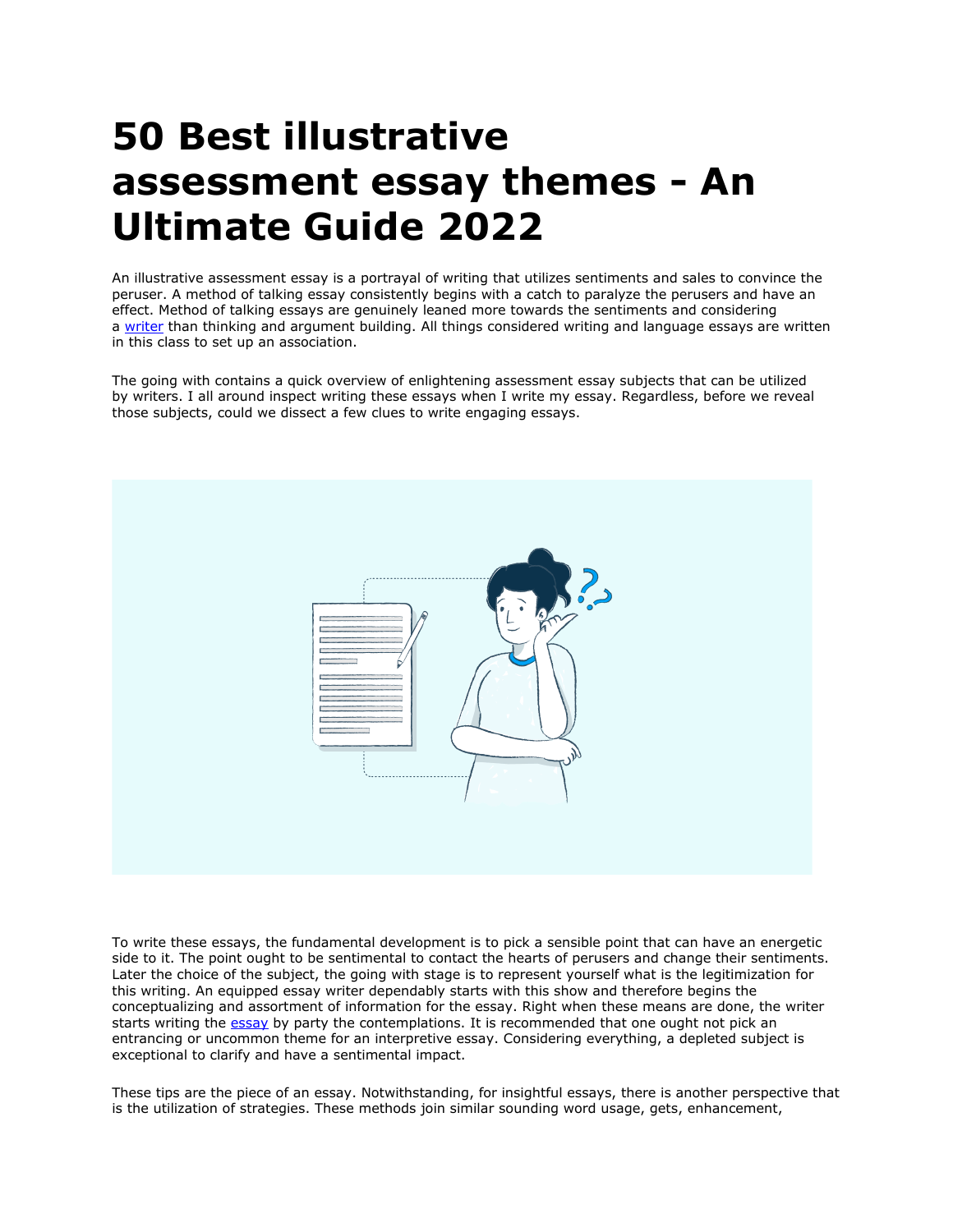antanagoge, metaphors, connections, and substantially more that can have an effect. This huge number of methods assist the theme with sticking out. The words utilized and the relationship made with different things assist the perusers with making a connection and begin to recognize what the writer is attempting to force. In this way, the use of these methodologies is enormous in interpretive essays. Then again, almost certainly they will be the same than straightforward essays.

While writing logical essays, it is fundamental for have any involvement in the gathering that you are focusing in on. This is to recognize what age get-together and social layers they have a spot with. Since it will help the [write](https://www.collegeessay.org/) my essay writer with utilizing techniques and words as per their contemplations. Moreover, it is better for the writer to focus on the gathering. They can ask individuals around them or post a conversation online to hear to know individuals' contemplations. Expecting this tremendous number of tips depend on by an intelligent writer, then, at that point, it is absolutely incomprehensible that that the gathering won't take trust in the formed setting. At this point with no further ado, let us view a few subjects for your method of talking essay assignment.

- 1. Are schools hampering creativity?
- 2. For what reason did she grin?
- 3. Woman's honors opening new cutoff focuses.
- 4. Jane Austen's "Pride and Prejudice"
- 5. Romeo and Juliet
- 6. A repulsive merry fulfillment
- 7. Martin Luther's sharp words
- 8. Nelson Mandela-an embodiment of humanity.
- 9. An award for adoration by Shakespeare
- 10. A man of steel
- 11. A flighty mind blowing evening
- 12. The Hollywood business
- 13. Jurassic Park.
- 14. Lion ruler an excursion to isolate oneself.
- 15. Aristotle versus Plato. Who is awesome?
- 16. Newton versus Einstein.
- 17. Is Newton's fame a trick?
- 18. My leading the sleeve get-together.
- 19. Graduation talk.
- 20. Online shopping is more typical in the pandemic.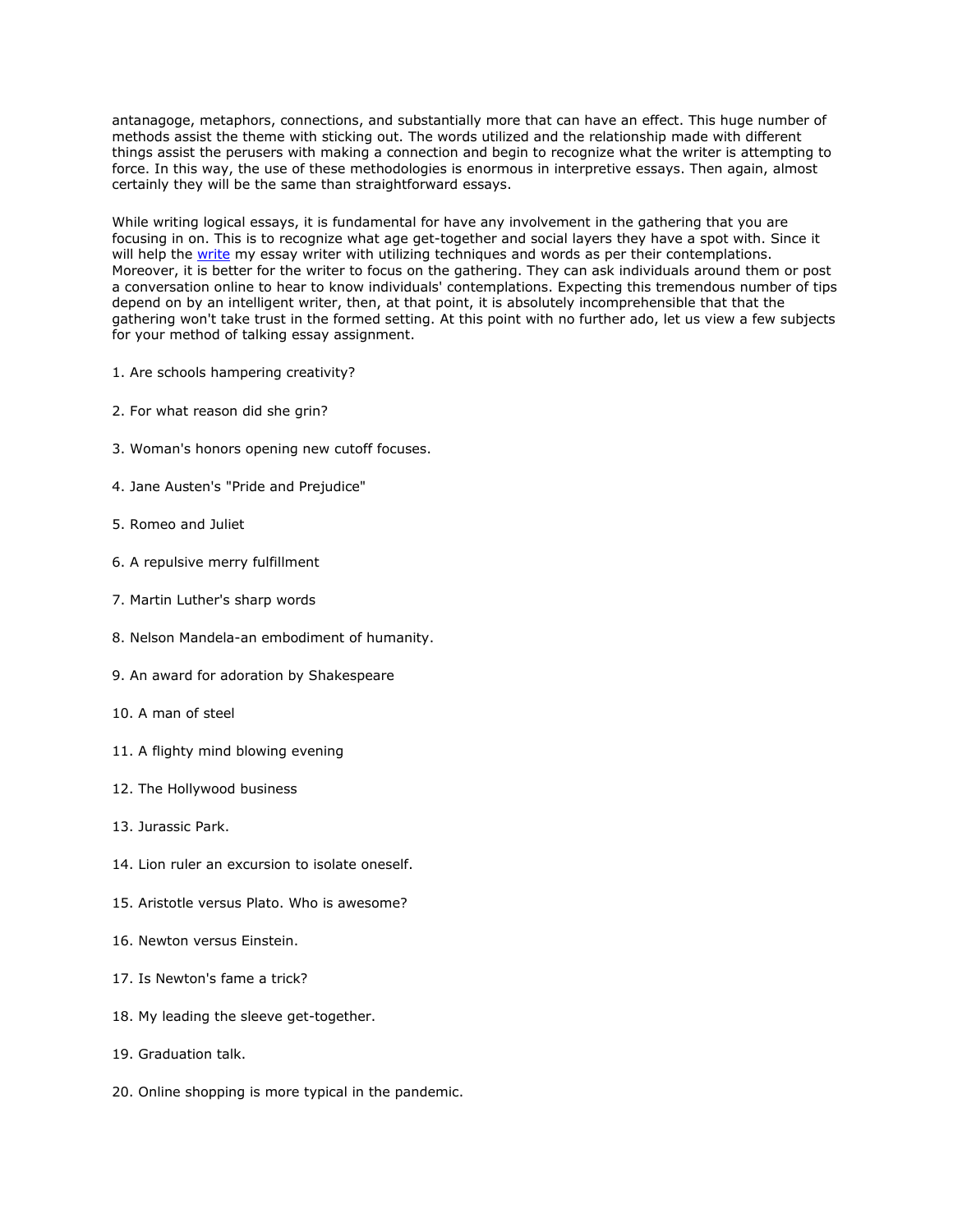- 21. Electronic media is another ability to enter the general town.
- 22. Alice in Wonderland-a record of predetermination tracking down life's street way
- 23. How women see plan versus how men say no thanks to it.
- 24. Change in direct of consumers.
- 25. The capability in male and female characters.
- 26. Is woman's honors meandering from its creative mind?
- 27. Insightful individual versus Extroverts.
- 28. There could be not any more conspicuous series than Harry Potter.
- 29. Craftsmanship is just for imaginative individuals.
- 30. Life as a class trained professional.
- 31. The themes of "The Great Gatsby".
- 32. The vibes of Donald Trump in his last talk as a President.
- 33. Bearings to make a magazine cover locking in.
- 34. Utilization of shadings in banners.
- 35. Step by step rules to make sheets associating with for watchers.
- 36. Television crusades are a solid methodology.
- 37. There is a more significant significance behind each portrayal.
- 38. Crown vaccinations and myths related with them.
- 39. Hatchling departure and authenticity a pickle.
- 40. Online media and security an oxymoronic affiliation.
- 41. Is capital punishment compassionate and authentic?
- 42. Are uniforms a need?
- 43. Is significant level preparing obligatory for everybody?
- 44. Inappropriate lead should eventually don't exist.
- 45. Various meanings of fortitude.
- 46. Helen Keller is a portrayal of assurance and suspicion for everybody.
- 47. The battle against race.